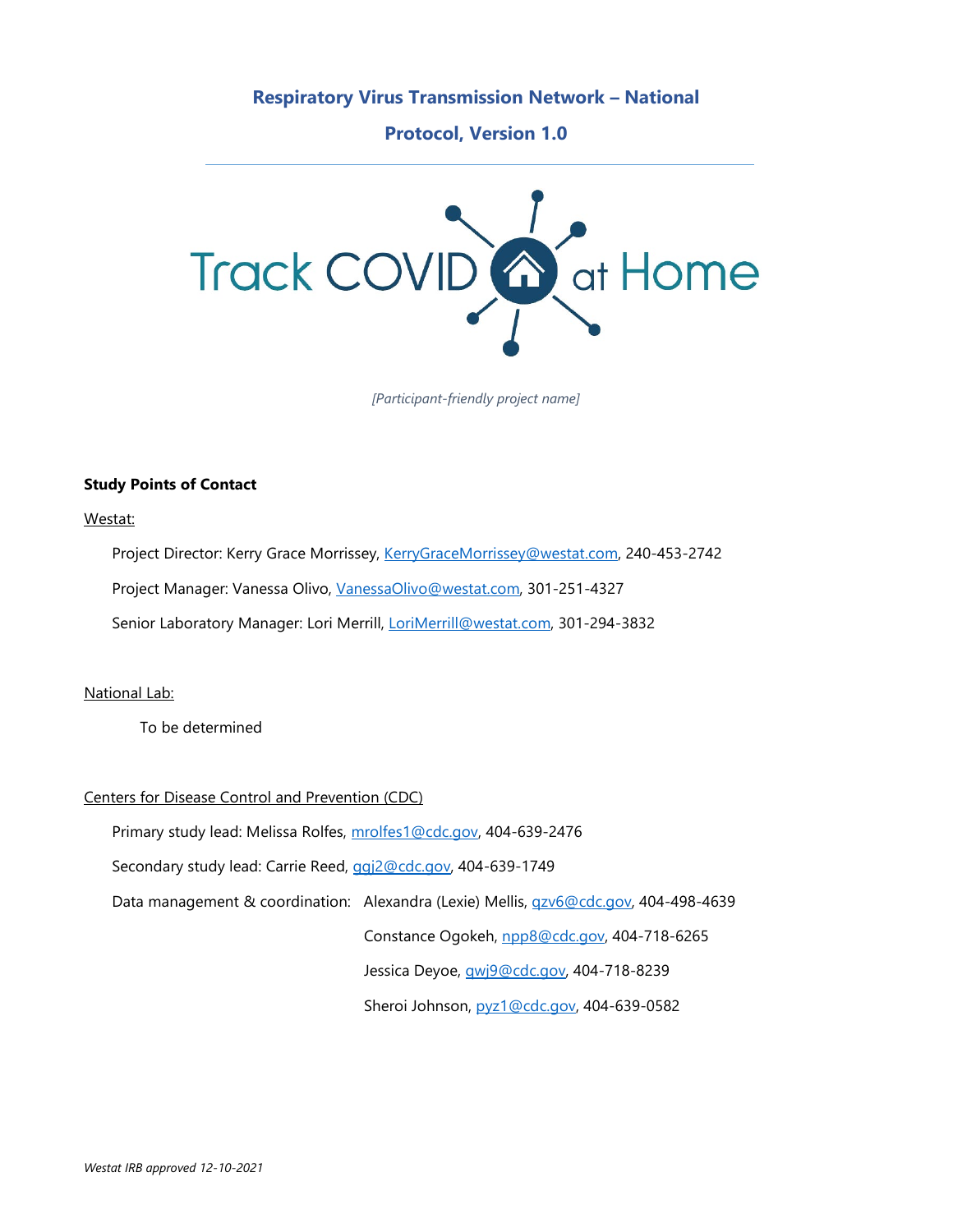# Table of Contents

| 1              |     |       |  |  |  |  |  |  |
|----------------|-----|-------|--|--|--|--|--|--|
| $\overline{c}$ |     |       |  |  |  |  |  |  |
| 3              |     |       |  |  |  |  |  |  |
| $\overline{4}$ |     |       |  |  |  |  |  |  |
|                | 4.1 |       |  |  |  |  |  |  |
|                |     | 4.1.1 |  |  |  |  |  |  |
|                |     | 4.1.2 |  |  |  |  |  |  |
|                |     | 4.1.3 |  |  |  |  |  |  |
|                | 4.2 |       |  |  |  |  |  |  |
|                |     | 4.2.1 |  |  |  |  |  |  |
|                |     | 4.2.2 |  |  |  |  |  |  |
|                |     | 4.2.3 |  |  |  |  |  |  |
| 5              |     |       |  |  |  |  |  |  |
|                | 5.1 |       |  |  |  |  |  |  |
|                | 5.2 |       |  |  |  |  |  |  |
|                |     | 5.2.1 |  |  |  |  |  |  |
|                |     | 5.2.2 |  |  |  |  |  |  |
|                |     | 5.2.3 |  |  |  |  |  |  |
|                | 5.3 |       |  |  |  |  |  |  |
|                |     | 5.3.1 |  |  |  |  |  |  |
|                |     | 5.3.2 |  |  |  |  |  |  |
|                |     | 5.3.3 |  |  |  |  |  |  |
|                | 5.4 |       |  |  |  |  |  |  |
|                | 5.5 |       |  |  |  |  |  |  |
|                |     | 5.5.1 |  |  |  |  |  |  |
|                |     | 5.5.2 |  |  |  |  |  |  |
| 6              |     |       |  |  |  |  |  |  |
|                | 6.1 |       |  |  |  |  |  |  |
|                | 6.2 |       |  |  |  |  |  |  |
|                | 6.3 |       |  |  |  |  |  |  |
|                | 6.4 |       |  |  |  |  |  |  |
|                | 6.5 |       |  |  |  |  |  |  |



Respiratory Virus Transmission Network - National, Version 1.0 Westat IRB approved, 12-10-2021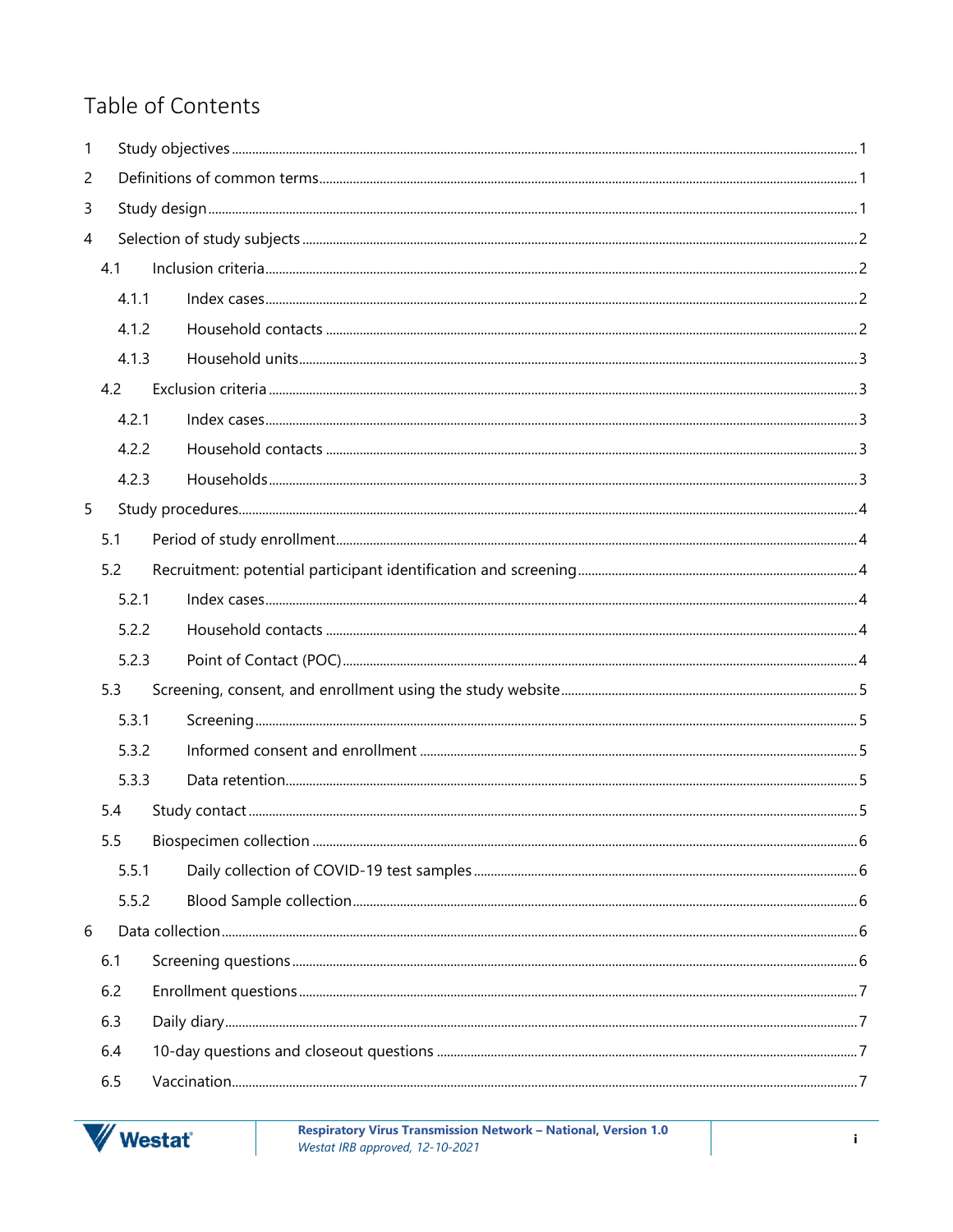| 7  |        |  |  |  |  |
|----|--------|--|--|--|--|
| 8  |        |  |  |  |  |
|    | 8.1    |  |  |  |  |
|    | 8.1.1  |  |  |  |  |
|    | 8.1.2  |  |  |  |  |
|    | 8.1.3  |  |  |  |  |
|    | 8.2    |  |  |  |  |
|    | 8.3    |  |  |  |  |
| 9  |        |  |  |  |  |
|    | 9.1    |  |  |  |  |
|    | 9.2    |  |  |  |  |
| 10 |        |  |  |  |  |
|    | 10.1   |  |  |  |  |
| 11 |        |  |  |  |  |
|    | 11.1   |  |  |  |  |
|    | 11.2   |  |  |  |  |
|    | 11.3   |  |  |  |  |
|    | 11.4   |  |  |  |  |
|    | 11.4.1 |  |  |  |  |
|    | 11.4.2 |  |  |  |  |
|    |        |  |  |  |  |

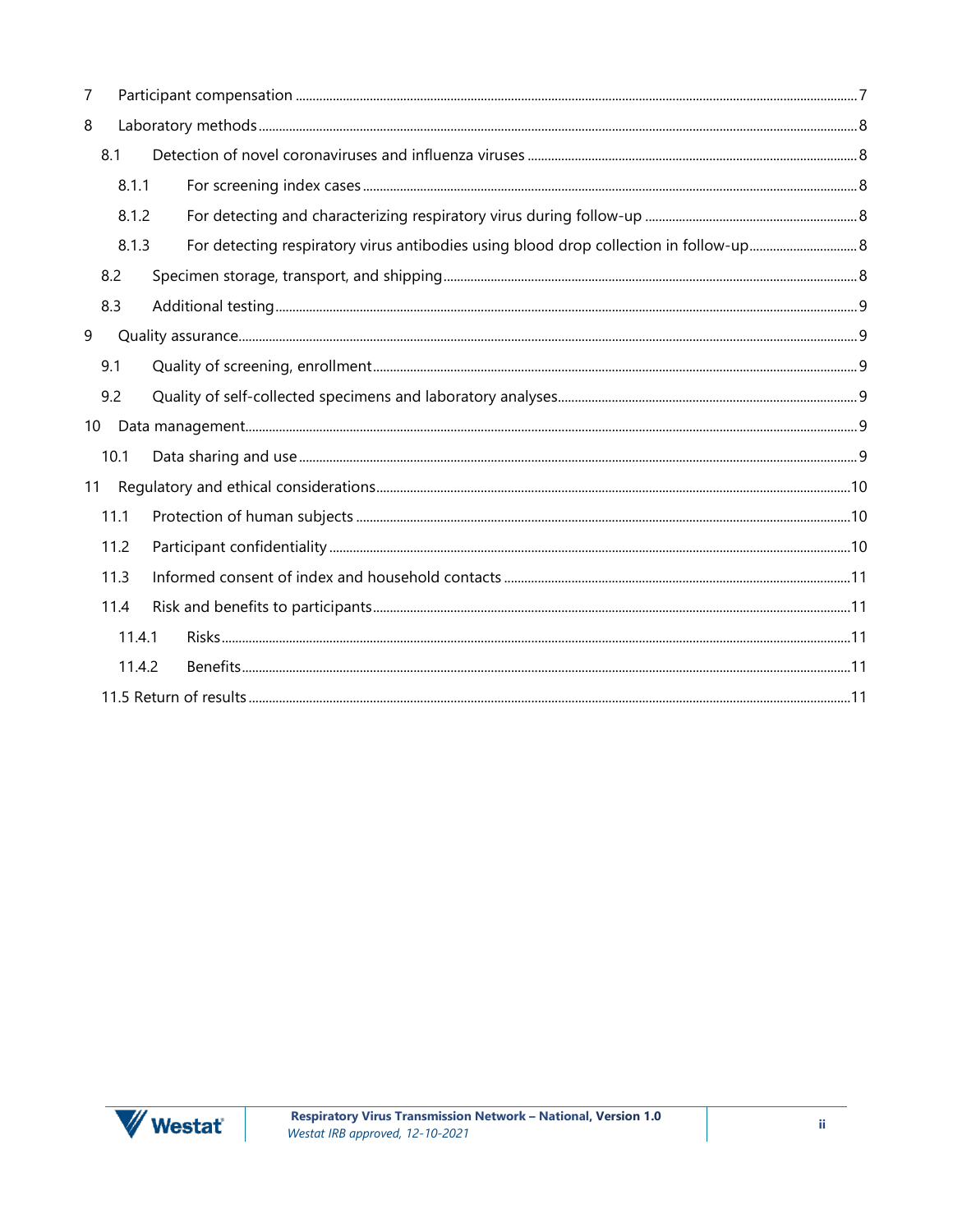# <span id="page-3-0"></span>1 Study objectives

Transmission of respiratory viruses in the household plays a large role in the spread of respiratory viruses in the community. Studying patterns of transmission within households, how these patterns are affected by duration and type of contact, available vaccines or treatments, and other factors, is important for making recommendations to prevent respiratory virus transmission during pandemics. This protocol and associated objectives will allow the timely study of household transmission of SARS-CoV-2 virus.

The primary objectives of this study are to:

- a. Estimate attack rates of SARS-CoV-2 virus among household contacts using a national framework to identify and recruit index cases and their household contacts.
- b. Estimate attack rates of SARS-CoV-2 virus among household contacts of vaccinated and unvaccinated index cases to estimate the impact of COVID-19 vaccine on transmission.
- c. Estimate attack rates of SARS-CoV-2 virus among vaccinated and unvaccinated household contacts to estimate the impact of SARS-CoV-2 virus vaccination on the risk of infection.
- d. Identify individual-level and household-level factors associated with increased or decreased risk of SARS-CoV-2 virus and transmission in households.
- e. Provide surveillance of SARS-CoV-2 virus variants on vaccine breakthroughs among vaccinated index cases and surveillance on variants among unvaccinated index cases.

# <span id="page-3-1"></span>2 Definitions of common terms

Several terms are used commonly throughout the study protocol, and below are their definitions.

*Household:* a shared living space between ≥2 people, excluding correctional facilities, long-term care facilities, boarding schools, hostels, dormitories, or other similar institutionalized/congregate settings.

*Acute respiratory illness:* fever, cough, sore throat, shortness of breath, fatigue, muscle or body aches, headache, new loss/change of taste/smell, or congestion/runny nose of ≤5 days' duration.

*Asymptomatic infection:* evidence of laboratory-confirmed SARS-CoV-2 virus without the presence of symptoms on the day of testing.

*Index case:* the first person with laboratory-confirmed SARS-CoV-2 virus identified in the household.

*Household contact:* any person who routinely sleeps (slept in the household about half the nights in the last month) in the same household as the index case and slept in the household for ≥1 night in the time from 1 day prior to illness onset or positive test date in the index case.

*Secondary attack rate:* The secondary attack rate is the proportion of household contacts who were not ill/infected at the time of illness onset or laboratory confirmed SARS-CoV-2 virus in the index case.

# <span id="page-3-2"></span>3 Study design

The study objectives will be met through observation of a cohort of household contacts who are exposed to a household contact with laboratory-confirmed SARS-CoV-2 virus. The study will identify an individual with acute SARS-CoV-2 virus and recruit and attempt to enroll both the index case and their household

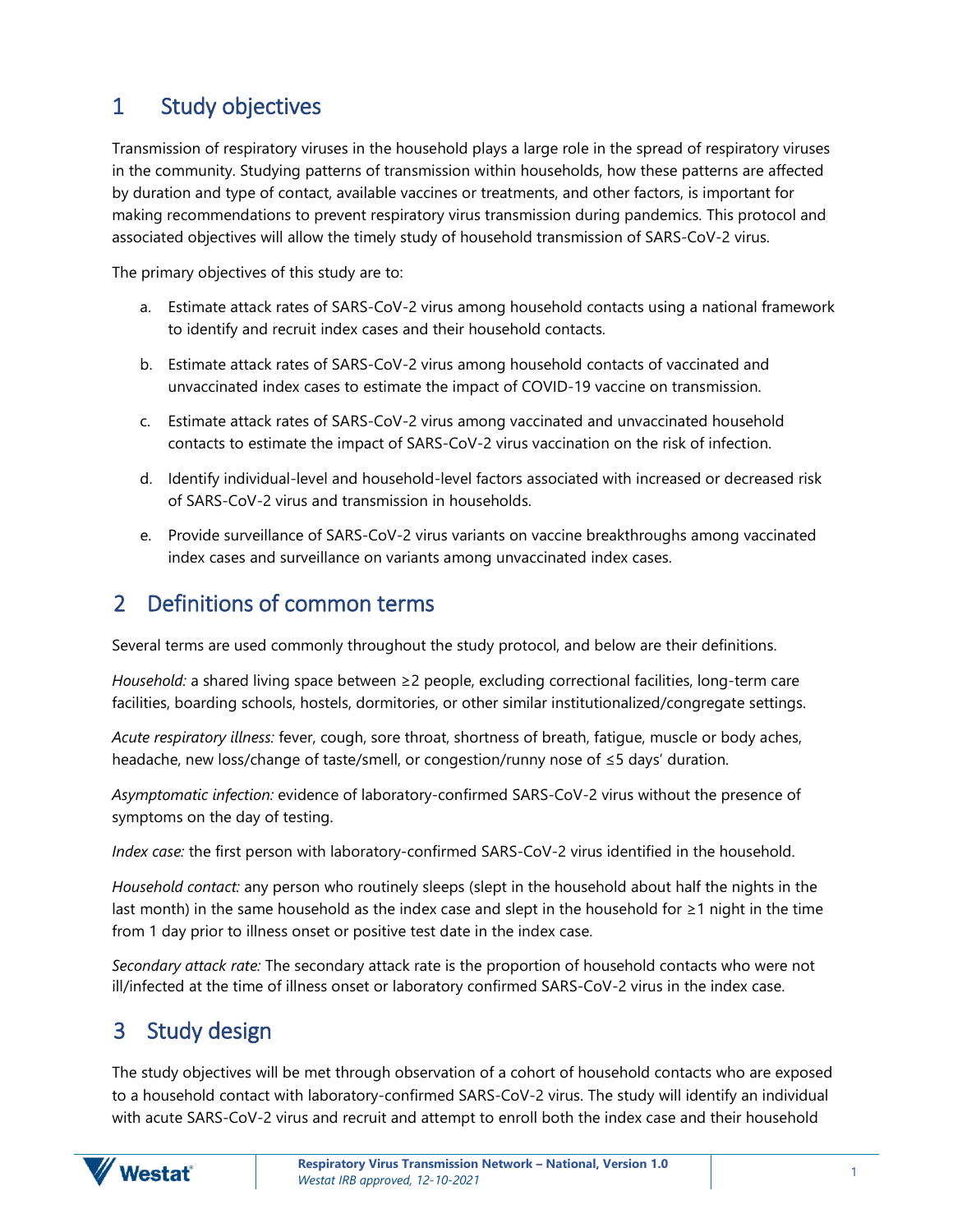contacts who meet eligibility criteria. Once the index case and his/her household have been enrolled, study data collection will begin. Data and biospecimen collection will include enrollment questions; a daily diary during the 10-day collection period regarding symptoms and household interactions from all participating individuals in the household; questions completed at 10 days following sample collection; final questions completed 4-6 weeks after study initiation (and associated with final sample collection); 10 daily respiratory specimens collected from each participating individual in the household; and collection of a blood specimen (from blood collected via a Tasso device) at study initiation and 4–6 weeks after enrollment.

Households will be recruited into this study from individuals in the U.S. who utilize national laboratories providing SARS-CoV-2 virus testing to the public. Both symptomatic and asymptomatic potential participants will have testing completed at a national laboratory testing location or from a mailed testing kit. National laboratories were selected for their ability to offer a broad geographic and demographic testing base, testing offered to individuals from the public for multiple reasons (e.g. symptoms, exposure, other reason), rapid turn-around time from test to results, and testing available to the public for SARS- $Cov-2$ .

# <span id="page-4-0"></span>4 Selection of study subjects

## <span id="page-4-1"></span>4.1 Inclusion criteria

#### <span id="page-4-2"></span>4.1.1 Index cases

An **index case** is eligible to be included in the study if s/he:

- Has laboratory-confirmed SARS-CoV-2 virus by either rapid diagnostic assay or RT-PCR.
- At the time of testing, is in the age range approved by FDA to receive the COVID-19 vaccine (age 5 and older as of November 2021); AND
- Has not been hospitalized since the date of illness onset; AND
- Has acute respiratory illness with onset no more than 5 days prior (Days 0-6) to the testing date or reports being asymptomatic; AND
- Indicates they routinely live with  $\geq 1$  household contact; AND
- Lives, and has plans to live, in his/her household for the 10-day follow-up period.

#### <span id="page-4-3"></span>4.1.2 Household contacts

A **household contact** is eligible to be included in the study if s/he:

- Routinely sleeps in the same household as the index case; AND
- Slept in the household for ≥1 night during the period from the day before index case's illness onset date (or the day before the index case was tested, in the instance of an asymptomatic index case) through the current date; AND
- Expects to or has plans to sleep in the household for some part of the 10-day follow-up period.

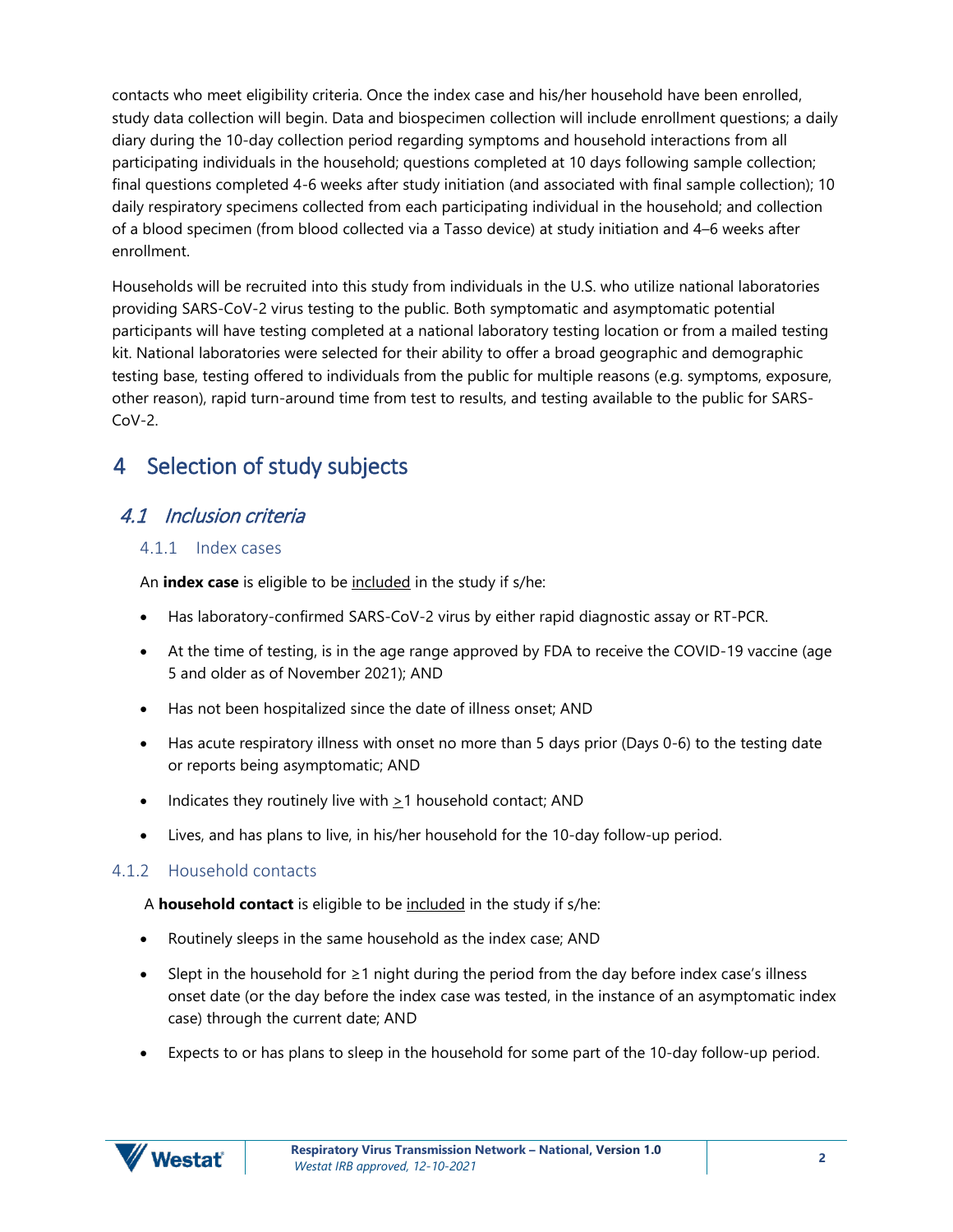#### <span id="page-5-0"></span>4.1.3 Household units

A **household** is considered for inclusion if:

- The index case is eligible and enrolled in the study and can be linked within the same household to ≥1 eligible and enrolled household contact; AND
- There is ≥1 enrolled household contact who was not ill on the day of illness onset of symptoms in the index case (or the date the index case was tested, in the instance of an asymptomatic index case).

#### <span id="page-5-1"></span>*4.2 Exclusion criteria*

#### <span id="page-5-2"></span>4.2.1 Index cases

An **index case** will be excluded from the study if s/he:

- Does not live in a household (e.g. lives in a correctional facility, skilled nursing facility, long-term care facility, boarding school, hostel, or in a dormitory); OR
- Indicates that at least one other person in the household had an acute respiratory illness in the 7 days before or that began the same day as the index case's symptom onset; OR
- Indicates that at least one other person in the household tested positive in the 7 days before or on the same day as the index case; OR
- Is less than the age range approved by FDA to receive the COVID-19 vaccine (age 5 and older as of November 2021); OR
- Indicates that s/he is only partially vaccinated with the COVID-19 vaccine (e.g. has received only 1 dose of a 2-dose COVID-19 vaccine series); OR
- Lives in a household where package shipments cannot be delivered (e.g., contact is via post office (PO) box only).

#### <span id="page-5-3"></span>4.2.2 Household contacts

Household contacts must be of an appropriate age for authorized use of SARS-CoV-2 sample collection devices used (currently  $\geq$  2 years) for collection.

#### <span id="page-5-4"></span>4.2.3 Households

A **household** will be excluded from the study if:

- Seven or more days have elapsed between illness onset in the index case and the first day of specimen collection. Data and specimen collection must begin 0-6 days after the index case's illness onset, or the date the index case was tested if asymptomatic; OR
- More than 33% of household contacts do not intend to enroll. (For example, in a two-person household, both persons must participate or else the household is excluded from eligibility. In a 3-person household, two or more household contacts must participate. In households with 4-5 people, three or more must participate; in households with six participants, four people must

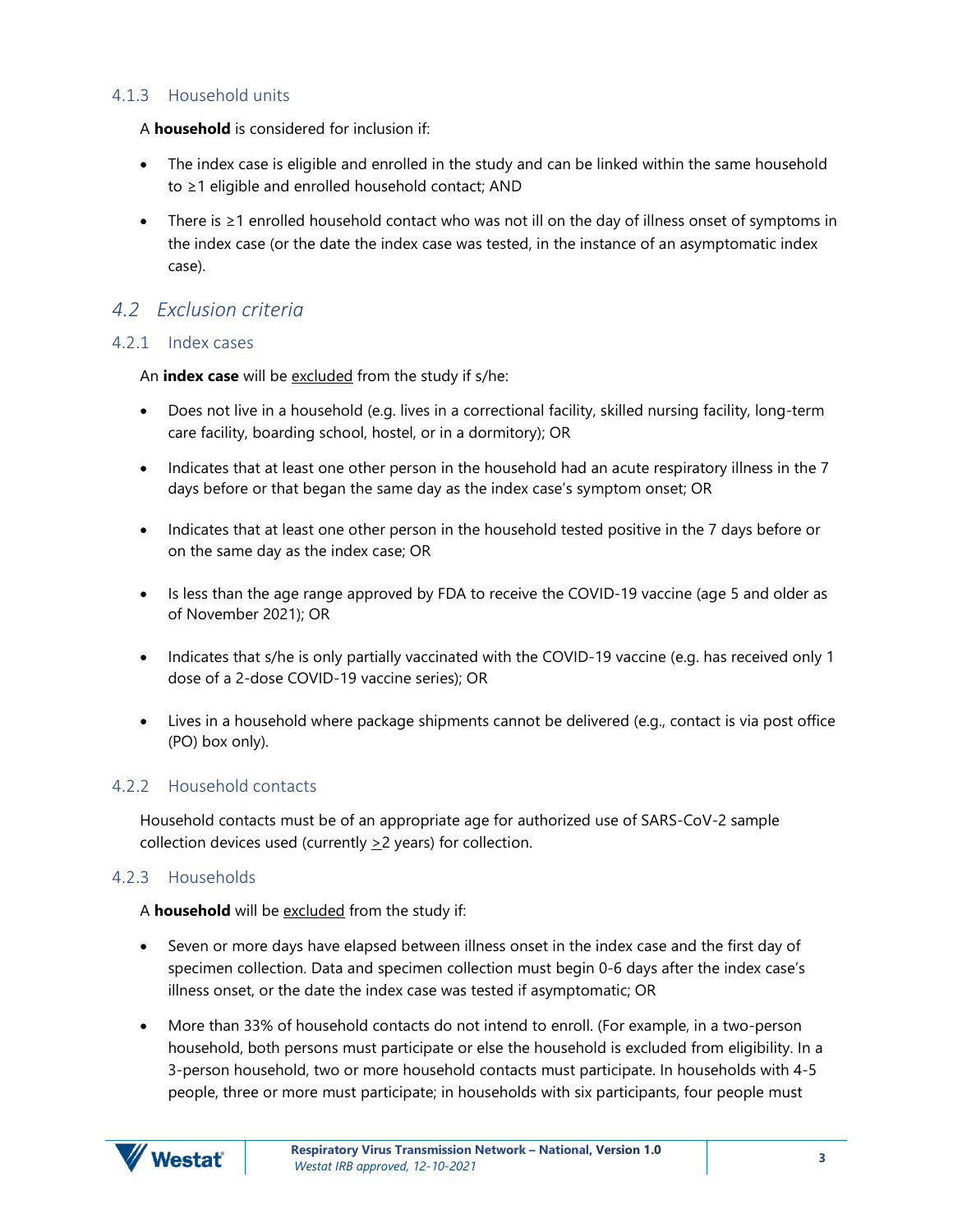participate; in households with seven people, five or must participate, and in households with eight people, five or more people must participate.)

# <span id="page-6-0"></span>5 Study procedures

## <span id="page-6-1"></span>*5.1 Period of study enrollment*

Enrollment will begin as soon as IRB review and approval have been completed. Enrollment will continue for approximately 9 months and/or until in excess of the target completion of at least 450-500 index cases and their eligible household contacts (approximately 1,000-1,100 participants completing study activities).

### <span id="page-6-2"></span>*5.2 Recruitment: potential participant identification and screening*

Recruitment will focus on a national distribution of individuals with a positive SARS-CoV-2 virus result. If needed, recruitment may be adjusted to focus on specific geographic locations.

#### <span id="page-6-3"></span>5.2.1 Index cases

Index cases are individuals who test positive for SARS-CoV-2 virus at a national laboratory and who use the national laboratory's electronic personal test reporting portal to obtain their results. When a potential participant (index case) logs into their personal test reporting account to see their test results within 0-4 days of their test date, they will receive a recruitment message in the test result summary screen inviting them to potentially participate in the study if found eligible. The SARS-CoV-2 virus test result(s) must be available to the individual in their electronic personal test reporting account in order for them to receive the study recruitment message and the link to the study website. These individuals will volunteer to begin the study screening, consent (or parental permission for all children and child agreement for age 7 to <18) and enrollment process by linking to the study website (hosted by Westat). Index cases also may serve as the point of contact (POC) for the household (as described in 5.2.3 below), though this role is not required of the index case.

#### <span id="page-6-4"></span>5.2.2 Household contacts

Household contacts will be identified as potential participants in the study only if index cases are found to be eligible during the study screening process and the index case consents or assents (in case of children) to the study. Potential household contact(s) will be provided more information about the study and recruited to the study by the index case (or responsible parent or guardian for children). The household contact must link to the study website to complete the study informed consent/assent process before being considered enrolled in the study. A household contact may serve in the role of POC for the household (as described in 5.2.3 below).

#### <span id="page-6-5"></span>5.2.3 Point of Contact (POC)

Either an adult the index case or an adult household contact may serve in the role of POC for the household if this person is eligible and has consented to study participation. The POC also may serves a proxy in providing information if authorized by a consenting adult, assenting youth household participant or a consenting parent or guardian for their legal minor (under age 7). The POC will serve as the primary person for study-related communications in the household. The POC will also be responsible for scheduling follow-up activities for household contacts who will not complete information for themselves on the website (e.g., child under age 7 or other participant authorizing the POC to serve as a proxy).

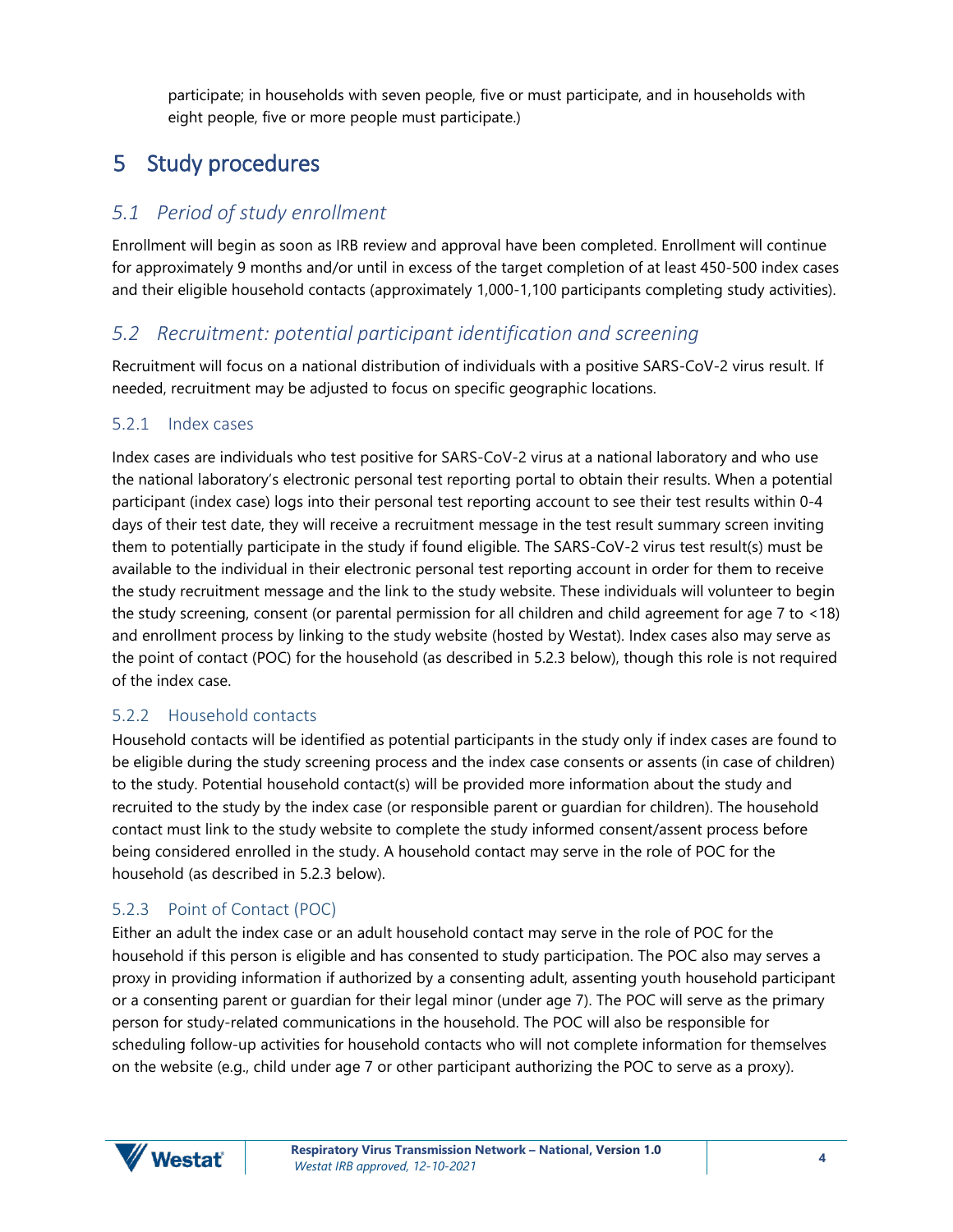### <span id="page-7-0"></span>*5.3 Screening, consent, and enrollment using the study website*

The study website will use plain language that explains the purpose of the study and describes the study activities. The study website page will describe the background and purpose of the study and will provide information about the compensation involved in their participation. The website will provide Frequently Asked Questions and will provide study contact information (email and toll-free number) for further questions. All participant materials and communications will be provided in English and Spanish and will be Section 508 compliant.

#### <span id="page-7-1"></span>5.3.1 Screening

After linking to the study website and entering the study page, potential index case participants will be presented with screening questions to determine the index case's study eligibility according to Westat IRB approved procedures. Screener questions are described in Section 6.1.

If the index case meets eligibility criteria and the index case (or parent/guardian) indicates that the household contacts and household are potentially eligible per inclusion and exclusion criteria listed above, then the primary household POC will be identified if needed.

#### <span id="page-7-2"></span>5.3.2 Informed consent and enrollment

If the potential index case and their household is found to be eligible for participation in the screening questions, they will be asked to complete an electronic informed consent process and provide an electronic signature on the consent (or assent) document that will be collected via the study website. The consent process will include a review of study requirements with the index case and each eligible household contact (or POC) and will obtain and document consent and child agreement as applicable. The consent document includes language for attestation or verification of COVID-19 vaccination and archiving residual research specimens at CDC or a designated laboratory (see Informed Consent document). The index case and all eligible household contacts must complete the consent process within a period of one calendar day in order to enroll in the study.

#### <span id="page-7-3"></span>5.3.3 Data retention

Westat will maintain all data provided by potential and enrolled participants during the screening and enrollment process in a secure and confidential manner. The screening questions will collect information on potentially eligible participants and whether they meet inclusion/exclusion criteria according to information known at the time of enrollment. We will record data entered from all potential participants who begin the screening and enrollment process so that de-identified data can be analyzed, as possible, for participation status by age, gender, geographic location, vaccination history and other demographic factors.

#### <span id="page-7-4"></span>*5.4 Study contact*

Westat staff will schedule initial electronic contact with both index cases and household contacts (or their POCs) following consent. They will receive a study welcome message explaining that the study sample collection supplies have been shipped to the household address and that they will need to collect samples from all household participants in the study for 10 days. Westat will provide study participants with study contact information and remind them that we will contact them daily (by email and/or text) and that they are expected to complete information on the study website on a daily basis. Westat also will provide them with study contact information in case they need assistance in any aspect of completing the study tasks.

Westat will package study sample collection supplies into kits and ship them to enrolled households by overnight express delivery service to the households. The kits will contain sufficient quantities for all

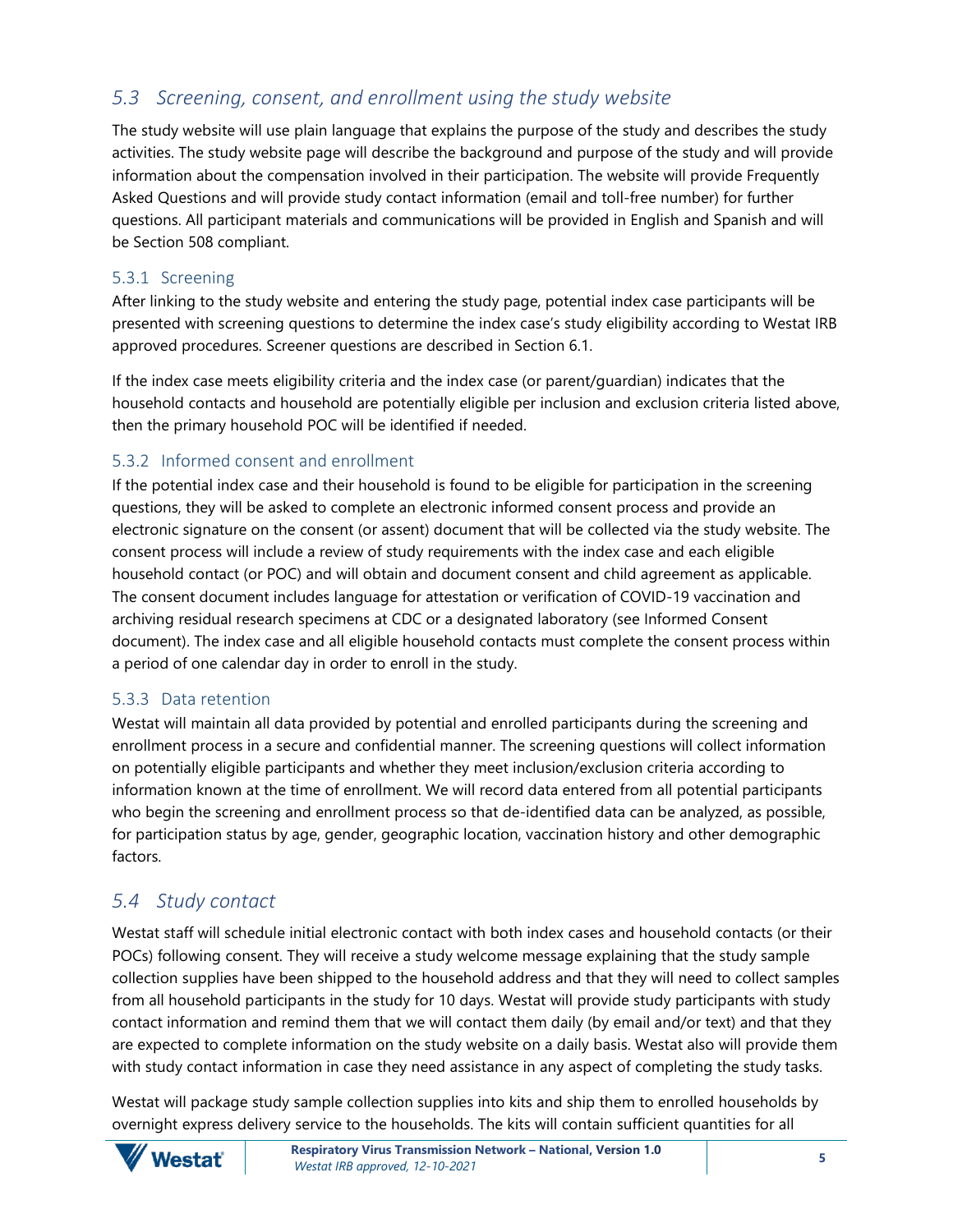samples to be collected (e.g., COVID-19 test samples and blood samples) from all household participants. Instructions for specimen collection, storage and shipment also will be included.

If any participant is delinquent in daily completion of their sample collection and daily diary, Westat will conduct additional contact with the participant, including emails, texts (opt-out) and phone calls to the individual participant or his/her POC. Additionally, 4–6 weeks after sample collection begins in each household, Westat will schedule one final contact for the self-collection of the blood and completion of closeout questions.

The study materials will also provide an explanation that each member of the household (including the index case) should seek medical care for any illness, as they would routinely receive if they were not enrolled in the study. This study is observational, it is not meant to replace appropriate medical care, and should not preclude outpatient medical visits, emergency room visits, hospitalization, or medical prescriptions. The laboratories involved in testing specimens from household contacts will be required to report positive laboratory testing results and specified demographic information to local public health authorities. Westat will work with national laboratories to obtain SARS-CoV-2 test results and provide them to all consented study participants in a timely manner.

## <span id="page-8-0"></span>*5.5 Biospecimen collection*

### <span id="page-8-1"></span>5.5.1 Daily collection of COVID-19 test samples

Each enrolled participant (index cases and household contacts) will be instructed to collect COVID-19 test samples (by a saliva sample or anterior nasal swabs) on a daily basis for 10 days. The sample will be collected regardless of whether the individual has signs and symptoms of SARS-CoV-2 virus infection. Participants can collect the COVID-19 test sample themselves or have another member of their household collect the swab for them; for example, parents/guardians or the household POC may collect nasal swabs for children.

#### <span id="page-8-2"></span>5.5.2 Blood Sample collection

Each enrolled participant (index cases and household contacts) will be instructed to use a Tasso device to collect small drops of blood from his/her arm into a small tube. Blood will be collected regardless of whether the individual has signs and symptoms of SARS-CoV-2 virus infection. Participants can collect the blood drops themselves or have another member of the household assist in collecting the blood for them; for example, parents/guardians or the household POC may assist in collecting blood drops for children. All participants will be instructed to collect blood drops both on the first day of biospecimen collection and at the conclusion of the study (ideally 4–6 weeks after the household is enrolled).

# <span id="page-8-3"></span>6 Data collection

All data collection from participants will take place using the study website. Questions include screener questions, enrollment questions, daily symptom diaries, and 10-day and closeout questions. These data collection instruments are described below.

## <span id="page-8-4"></span>*6.1 Screening questions*

Potential index case participants will be directed to the screening questions when they link to the study website. The questions will include at a minimum eligibility questions as well as the age, gender, race/ethnicity, and if they have any symptoms. All data completed, whether partial or complete, will be

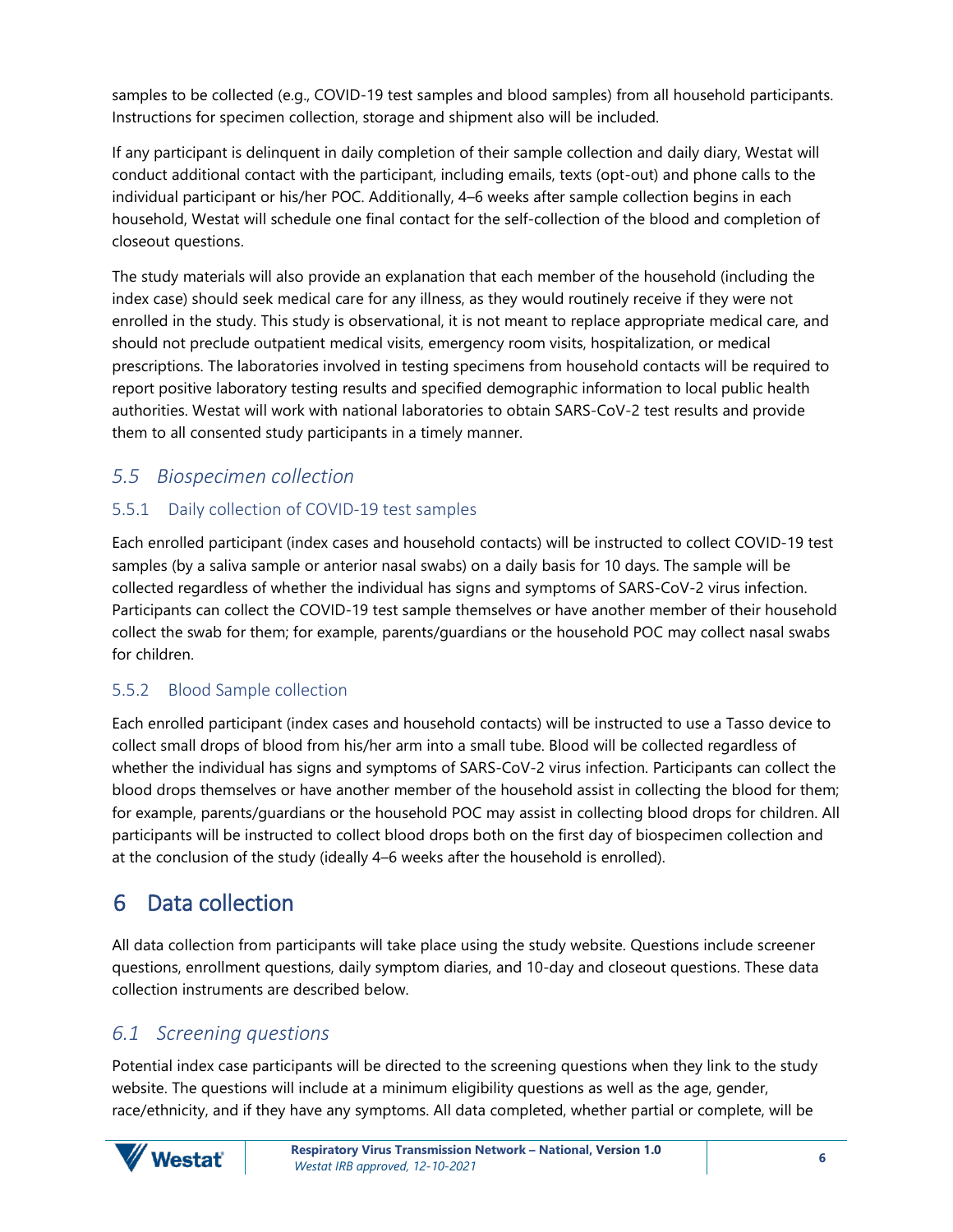recorded. These data will be assessed to compare index cases who were and were not enrolled in the study.

## <span id="page-9-0"></span>*6.2 Enrollment questions*

Each consenting index case and household contact, or his/her parent/guardian, will be administered questions on participant demographics, high-risk conditions, prior and current symptoms, prior and current SARS-CoV-2 vaccination status, interactions with other participants and people outside the home, and other social or medical history, such as other vaccination history (e.g., influenza virus vaccination status). Patterns of interaction with other household participants will be assessed. Questions will include duration as well as type of interaction. Participants may also be asked about prior and current use of COVID-19 or influenza antivirals or other medication pertinent to treatment of respiratory viruses.

The household POC will be asked about household characteristics, including but not limited to, age and gender of enrolled and non-enrolled household contacts as well as household exposures, household income, and highest educational attainment.

### <span id="page-9-1"></span>*6.3 Daily diary*

Each consenting participant (index cases and household contacts; or the household POC/parent/guardian on behalf of children) will complete daily questions regarding presence or absence of specific symptoms whether the participant slept in the household, collected a COVID-19 test sample for the study, used antivirals (if applicable), had a related medical encounter, missed school or work, left the home and interacted with people outside their household, and how they interacted with other household contacts.

### <span id="page-9-2"></span>*6.4 10-day questions and closeout questions*

At the conclusion of the 10-day sample collection period and again at study closeout 4-6 weeks after enrollment, the index case and household contacts will be asked to complete questions including medical care sought, clinical respiratory virus testing that occurred and any changes to the household characteristics and exposures.

### <span id="page-9-3"></span>*6.5 Vaccination*

All consenting participants will be asked about COVID-19 vaccination and current and prior season influenza vaccination. These questions will be asked of participants in different ways in both the screening and enrollment questions, as appropriate. The study will gather data (for each dose, if applicable) about date of vaccination, location of vaccination, and manufacturer or type of vaccination in order to determine vaccination status. When asking about date of vaccination, the study will request for an exact or bestestimated date, whether the vaccine was given 14 or more days before illness onset, or both. For COVID-19 vaccine, participants also will be asked to attest to their vaccination status and associated details, and then asked to find, take a picture and upload an image of their vaccine record/card if possible during the 4-6 week study period.

# <span id="page-9-4"></span>7 Participant compensation

Each index case and/or household contact will be compensated. An electronic form of compensation will be provided based on completion level following the conclusion of the initial 10-day collection period and again at the end of the study. To acknowledge each participant for their time on this study, we will provide reimbursement for a maximum of \$100 per person, up to \$200 per household with two

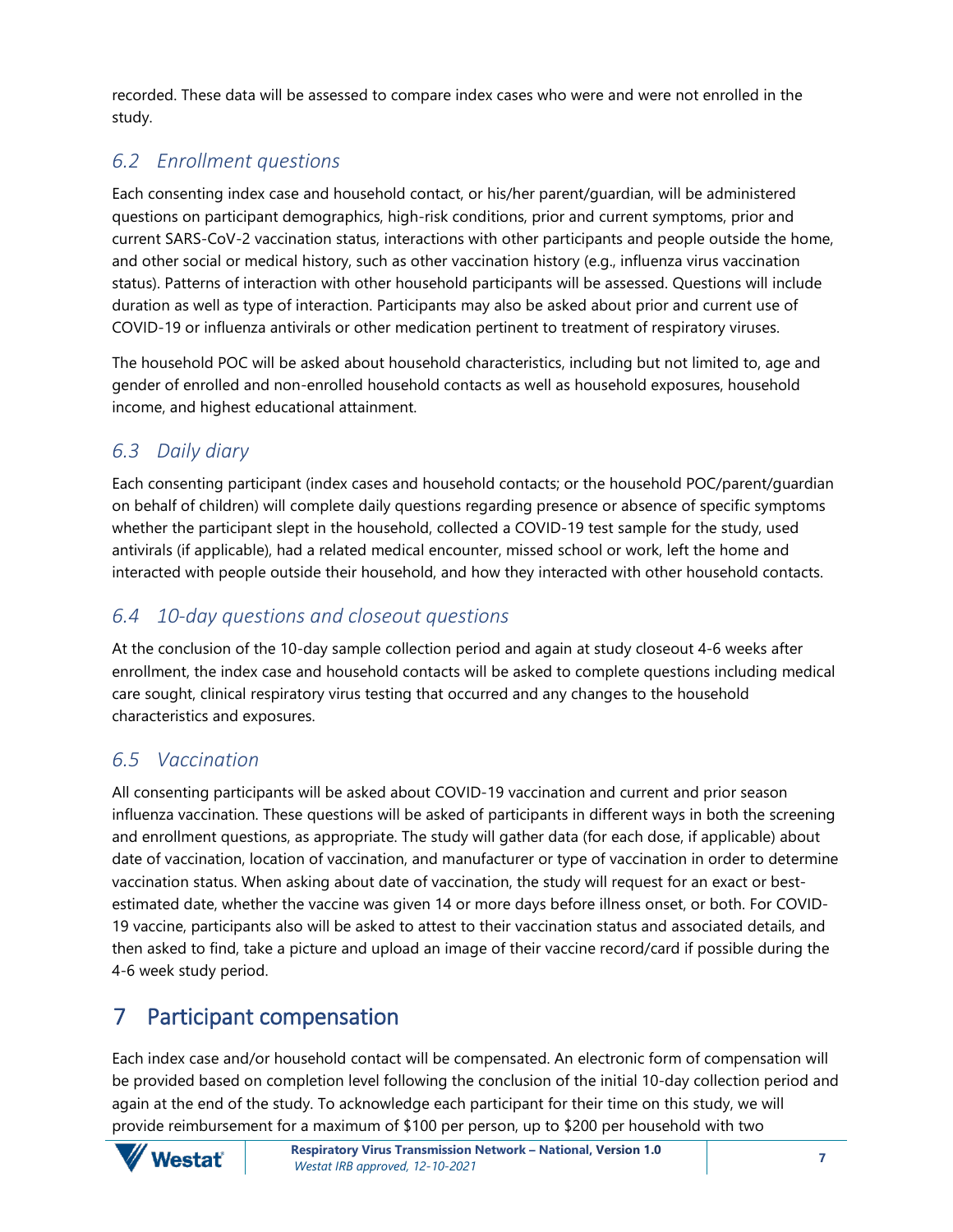participants, \$300 for three participants, and so on, up to a maximum of \$800 for eight participants. Study participants will be reimbursed according to the following standards of completion:

| <b>Criteria</b>                                                                                                                                                                                                                                                                         | Amount |
|-----------------------------------------------------------------------------------------------------------------------------------------------------------------------------------------------------------------------------------------------------------------------------------------|--------|
| Participant completes 7 days of data and biospecimen collection including<br>enrollment questions, 7 daily diaries, a small amount of blood, and 7 daily<br>anterior nasal swabs or saliva samples for COVID-19 testing at any point during<br>the consecutive 10 day collection period | \$50   |
| Participant completes 3 more days of data and biospecimen collection after the<br>first 7 days of study activities for a total of 10 days of study activities                                                                                                                           | \$25   |
| Participant completes closeout questions and collects a small amount of blood                                                                                                                                                                                                           | \$25   |

# <span id="page-10-0"></span>8 Laboratory methods

### <span id="page-10-1"></span>*8.1 Detection of novel coronaviruses and influenza viruses*

#### <span id="page-10-2"></span>8.1.1 For screening index cases

Index cases will be identified among people with SARS-CoV-2 virus rapid diagnostic assay or RT-PCR positive tests and using the national laboratories' electronic personal test reporting portals. If possible, Westat will ask national laboratories that specimens used for initial SARS-CoV-2 virus of the index case be retained by the clinical, public health, or research laboratory for further testing. Specimens will only be kept from index cases who provide consent to be included in the study.

#### <span id="page-10-3"></span>8.1.2 For detecting and characterizing respiratory virus during follow-up

Swabs collected during follow-up will be tested for SARS-CoV-2 virus infection using RT-PCR at a research or clinical laboratory. Specimens will be considered positive based on current laboratory standards for RT-PCR interpretation. In addition, the first positive RT-PCR test sample for COVID-19 from the index case as well as each household participant will be sequenced to determine SARS-CoV-2 variant type.

#### <span id="page-10-4"></span>8.1.3 For detecting respiratory virus antibodies using blood drop collection in follow-up

Blood specimens collected by placing blood drops from the participant's arm into a Tasso device at enrollment and closeout will be tested for antibodies against SARS-CoV-2 virus at a research or clinical laboratory.

### <span id="page-10-5"></span>*8.2 Specimen storage, transport, and shipping*

COVID-19 test samples and blood drops collected by participants will be stored at the designated testing laboratories according to the instructions from the national laboratories and the study. Specific testing requirements will be defined for the testing laboratories, but include up to four aliquots of each sample.

Specimen aliquots and residual blood drops may be sent to CDC or other laboratories for further laboratory tests in the future. The number of aliquots to be sent and the shipping process will be determined in consultation with CDC and subject matter experts.

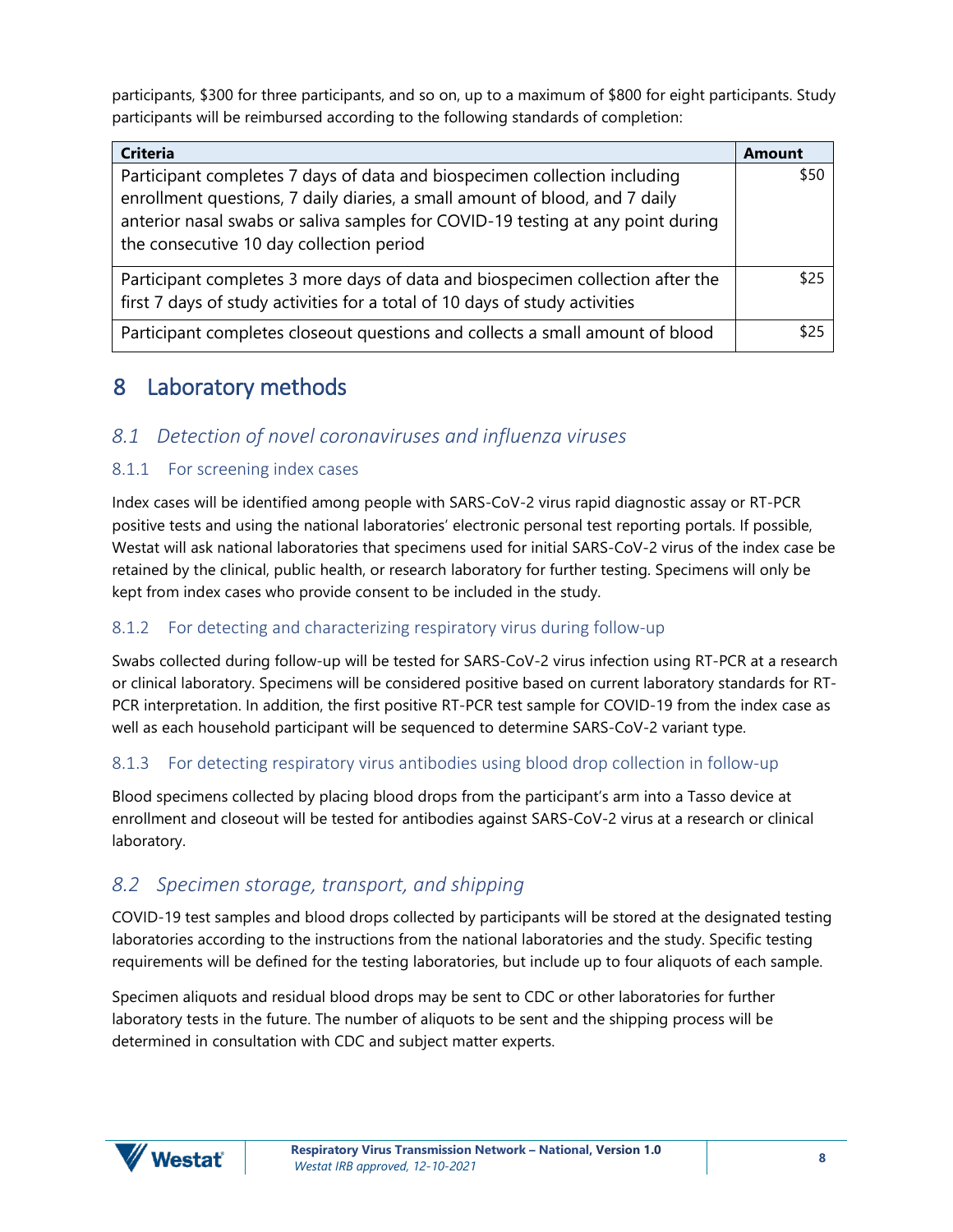## <span id="page-11-0"></span>*8.3 Additional testing*

Additional testing may be conducted on the collected COVID-19 test samples or blood drops to address the study objectives, including, but not limited to, viral sequencing, quantitative PCR, or antibody titers.

## <span id="page-11-1"></span>9 Quality assurance

#### <span id="page-11-2"></span>*9.1 Quality of screening, enrollment*

Westat will establish a set of quality assurance procedures to ensure reliability of screening, enrollment, and follow-up practices, as well as data collection. Logic and edit checks will be imbedded in all webbased questions, allowing participant correction and quality control of the data as it is collected. Additionally, Westat will develop and apply routine quality assurance assessments for all data management and reporting, allowing identification of study-wide inconsistencies and unexpected or unsatisfactory results so that adjustments can be made as needed to study procedures.

### <span id="page-11-3"></span>*9.2 Quality of self-collected specimens and laboratory analyses*

Westat will request the laboratories assess the quality of self-collected specimens received at the laboratory prior to analysis and report those metrics. In addition, Westat will receive the quality assurance procedures, including proficiency testing, from the laboratories involved in testing study samples to ensure reliability of analyses of study specimens.

### <span id="page-11-4"></span>10 Data management

Data will be collected by the study into a central database and stored according to FISMA-specified data security requirements. No research subject will be identified by name, picture, or any other personally identifying manner if information from this study is presented publicly or published in a medical journal.

A Data Use Agreement will be established with the national laboratories providing approved COVID-19 PCR testing so that participants testing positive for COVID-19 are reported in a timely manner to local public health authorities as required by state and local laws. Information regarding test positive participants that is reported to local authorities include items such as name, address, demographic information, and questions on symptoms. Westat will ensure that all data transferred to national laboratories for public health reporting is limited to required information.

Westat will conduct partial de-identification of data and limited datasets will be transferred to CDC using research identification numbers. Data privacy will be maintained according to Westat IRB protocols.

To ensure uniform and consistent data collection Westat will create and administer a central database that includes agreed-upon data elements to be collected for the study.

### <span id="page-11-5"></span>*10.1 Data sharing and use*

Data and associated documentation from this study will be available only under a data use agreement that provides for: (1) a commitment to using the data only for public health reporting and research purposes; (2) a commitment that personal identification will be limited to strict protocols instituted for public health reporting; (3) a commitment to securing the data using appropriate information technology; and (3) commitments for destruction, return, or retention of data as stipulated by Federal regulations and

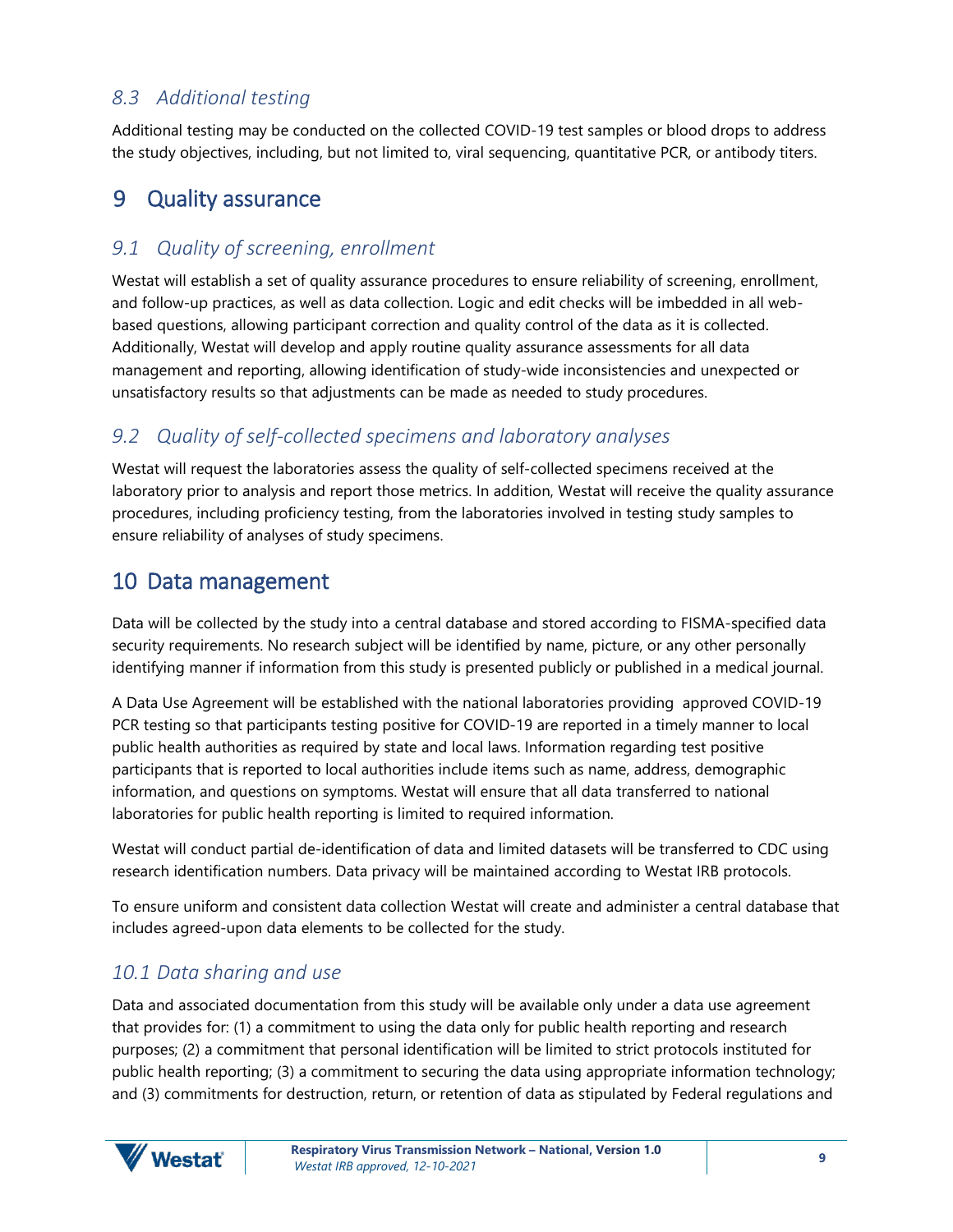the IRB. Westat will comply with federal, state, and institutional requirements regarding time horizons for retention and/or destruction of research records.

Westat also will ensure that Federal data sharing guidelines are followed for the release of aggregate, deidentified data for purposes related to public health research and policy use while maintaining all confidentiality and security requirements.

# <span id="page-12-0"></span>11 Regulatory and ethical considerations

## <span id="page-12-1"></span>*11.1 Protection of human subjects*

Westat will serve as the single IRB of Record for this study and will oversee protections of human subjects research (45 C.F.R. § 46 114). The Westat IRB will enter into an IRB Authorization Agreement (IAA) that will include a communication plan with each entity (e.g., national laboratory subcontractors) that is contributing data to the study. IAAs and other documentation necessary in order to document compliance with the single IRB policy are maintained by Westat's IRB. Westat's IRB will use several mechanisms to communicate with the national laboratory subcontractors, including email, phone calls and direct person-to-person communications as needed.

The protocol, data collection instruments, and other documents associated with the protocol shall be approved by Westat's IRB in compliance with all applicable laws, including 45 CFR 46. Subsequently, the protocol and related documents must be re-reviewed at least annually. Westat is responsible for preparation and submission of all documents and periodic reports required by the IRB.

### <span id="page-12-2"></span>*11.2 Participant confidentiality*

All participants in the dataset will be assigned a linkable participant identification code (e.g., PID or study identification code). Westat will be responsible for assigning and maintaining the link between the participant's identifying information and study ID. Documents maintaining this link will never be transferred to the CDC or study investigators. Personal identifiers (participant's name, address, phone number and email address) will exist at Westat as part of the contact information to receive study supplies and follow-up reminders but will be replaced by a random generated code (linkable PID), which will allow linkage of data without CDC or the study investigators having any access to these personal identifiers. All study data and administrative documentation will be identified by the study identification code only, to maintain participant confidentiality.

Limited datasets will be created for the study; the study will comply with each institution's human subjects, privacy, and information security laws, if any. All study data files will be stored separately from any study records that contain names or other personal identifiers. All local databases must be secured with password protected access systems.

Listings that link study (and personal) IDs to other identifying information must be stored in a separate, locked file (or encrypted) in an area with limited access (or maintained in a directory separate from any study specific data files/sets) at each participating facility. No links between personal identifiers and study identification will be available outside of the secure study management system.

Westat will develop a Data Management Plan that details how Westat will protect any identifiers from improper use or disclosure, how Westat will destroy the identifiers after study completion, and how the protected health information will not be reused for other research.

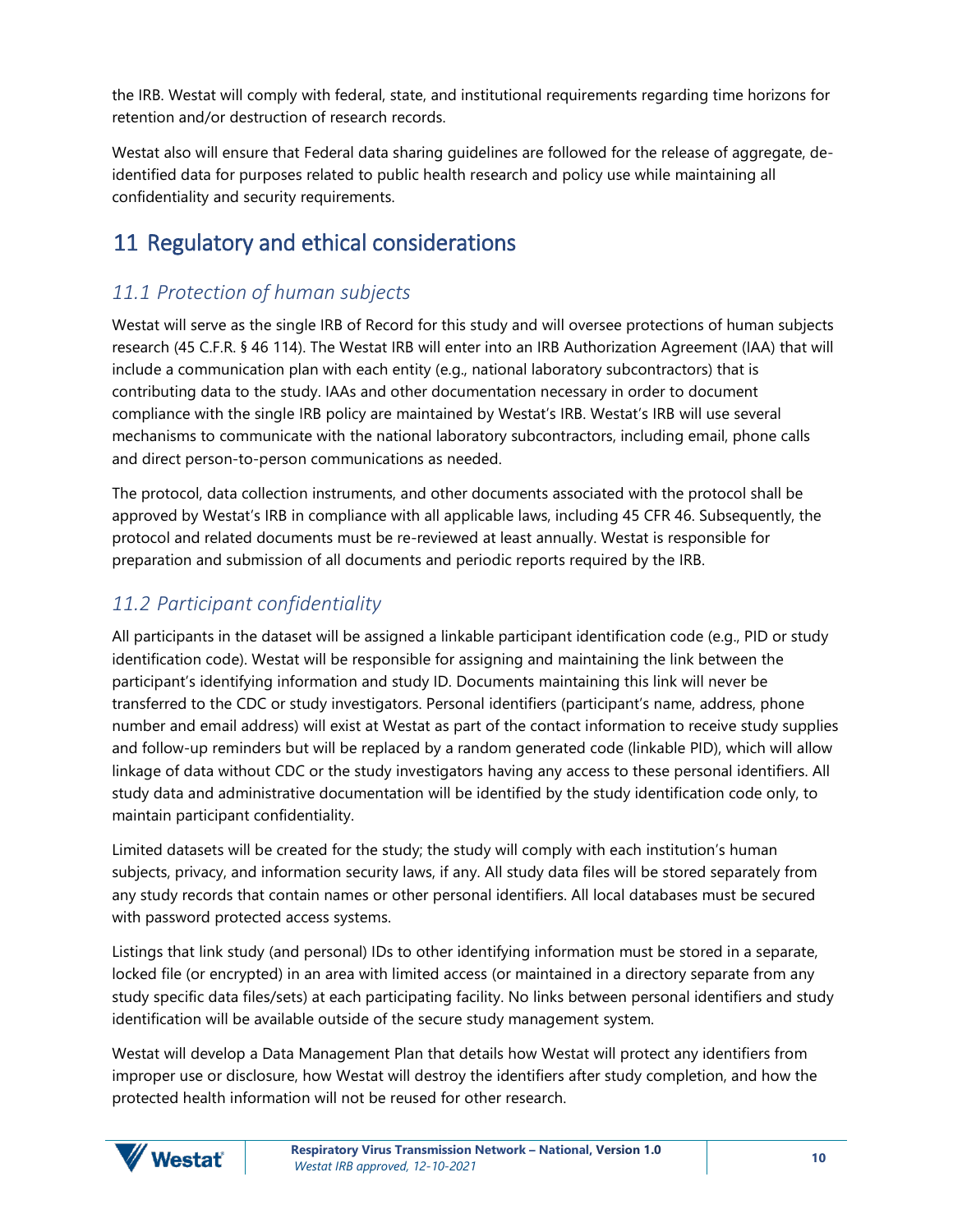## <span id="page-13-0"></span>*11.3 Informed consent of index and household contacts*

Electronic informed consent will be obtained from all index and household contact participants (or parent, legal guardian, or person with power of attorney for participants who cannot consent for themselves). Assent of participants under the age of majority must also be obtained if he or she is able to understand the nature, significance, and risks with the study.

The informed consent will describe the purpose of the study, the procedures to be followed, and the risks and benefits of participation. Participants will be given an opportunity to print a copy of the informed consent/assent document and shipped a copy of the consent/assent form with study supplies.

Pursuant to guidance from OHRP, adolescent participants enrolled into studies with parental permission while a minor (as defined by the jurisdiction in which they live) must consent individually to remain on study when they reach the age of majority in the jurisdiction.

## <span id="page-13-1"></span>*11.4 Risk and benefits to participants*

#### <span id="page-13-2"></span>11.4.1 Risks

The primary risks to participants include:

- Potential loss of confidentiality
- Re-identifiability and group harms within households
- Anxiety related to having a COVID-19 test
- Possibility of a false positive or false negative test
- Having to isolate due to a positive test result or exposure to an enrolled household contact who has a positive test result
- Physical discomfort related to collecting the COVID-19 test sample (e.g., nasal sample and nosebleed)
- Physical discomfort related to the arm stick for collecting the blood drops
- Feeling faint collecting blood drops as with all blood sampling procedure
- Bruising may occur around the sample collection site

The study team will take steps to keep data secure and to minimize the risks of breach of confidentiality. Because access to identifiable data is controlled, this helps to minimize the risks of re-identifiability and group harms.

#### <span id="page-13-3"></span>11.4.2 Benefits

Benefits may accrue to household members who have a PCR positive test result using a standard, approved COVID-19 test collection device, and, upon being provided with their results, take health precautions or seek medical help for themselves as needed or avoid contact with others in their household or community to protect them from COVID-19 transmission.

There also may be future indirect benefits to the U.S. population if sufficient evidence is found to determine the impact of household transmission of and illness from SARS-CoV-2 virus among vaccinated and unvaccinated individuals.

### <span id="page-13-4"></span>*11.5 Return of results*

Study results for the index case will be part of the medical record at the national laboratories. The laboratories involved in testing specimens from household contacts will be required to report positive